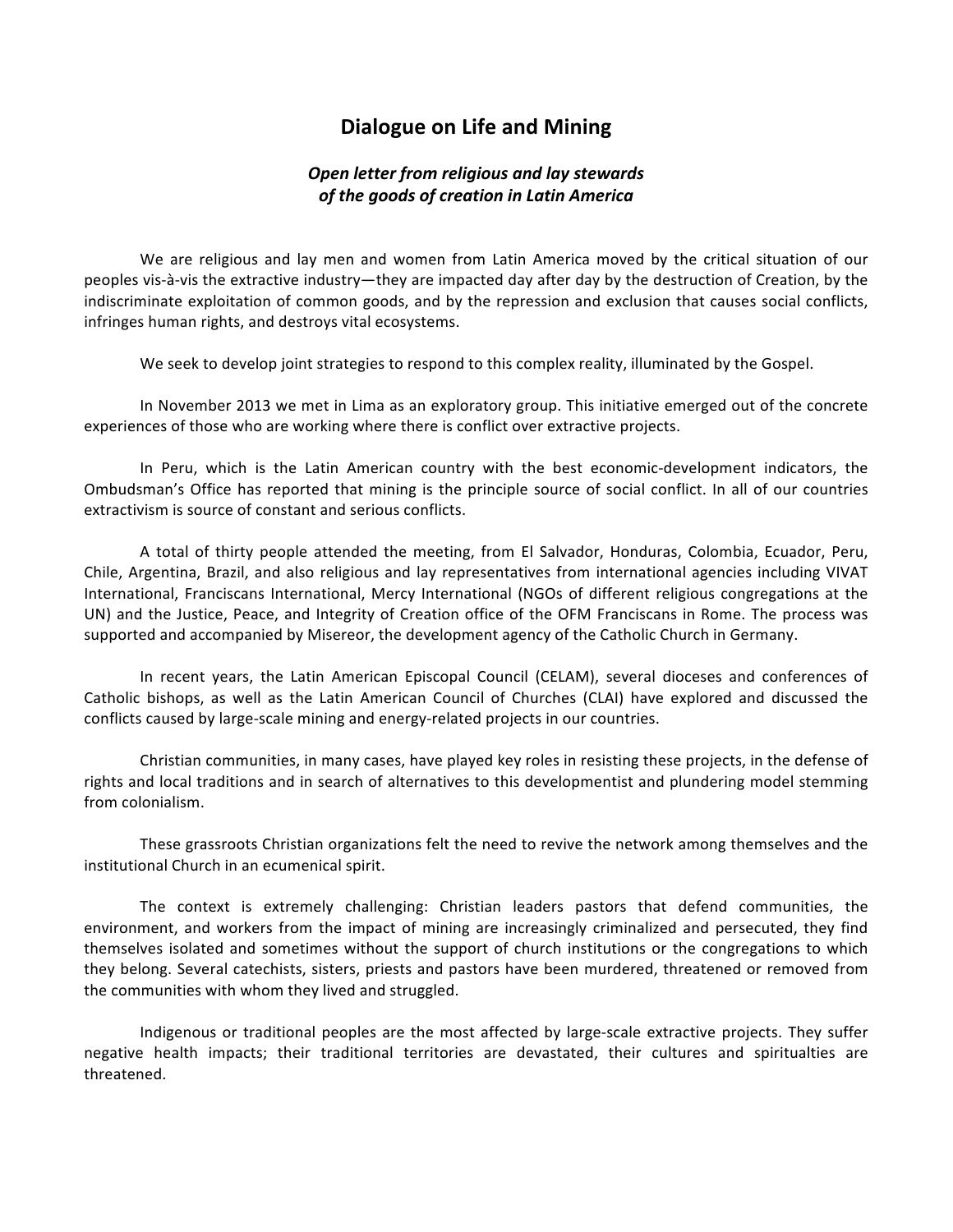We are concerned about the attacks on the rights of indigenous people, which have been so arduously earned over the last decades, under pressure from mining companies. Native peoples are not being respected in what concerns their right to veto the construction of large-scale hydroelectric or mineral exploration on the territories that belong to their ancestors.

Given this concerning panorama, there is a deep need to strengthen the alliances among those who have taken up the Christian mission to care for Creation, including strengthening the dialogue with the hierarchies of our churches. We were very happy to have the Brazilian bishop Monsignor Guilherme Werlang<sup>1</sup> participating in the Lima meeting, as well as the support that Pope Francis expressed for the struggle against large-scale mining<sup>2</sup> in a recent meeting in Rome. These are important signs for the future.

During this first meeting in Lima, we identified some shared work and strategies for the future:

- We want to contribute to a biblical and theological re-reading of the fundamental principles of the Christian commitment to justice, peace and the integrity of creation (JPIC). We wish to deepen the relationship between the sacred values of the traditions of our peoples, the culture of '*Buen Vivir' (Good Living*) and the Christian message, in a common commitment to defend life. We will work to incorporate these themes in the popular education of Christian communities.
- We want to dialogue with the institutional Catholic Church, with networks of evangelical churches, and with the leaders of our religious congregations. We will seek to strengthen our dialogue with CLAI and to promote a gathering for reflection and retreat in which representatives of the communities affected by mining may call on the Vatican to protect and defend their rights and ways of life.
- We wish to build bridges among affected communities and international institutions working to defend human rights, via the mission of religious congregations working at the United Nations, the JPIC leadership at the national and international level, and in international networks in the struggle against the impacts of mining.

## To this end, we invite religious men and women and lay leaders of Latin America who are conscious of this **urgency) and) willing) to) commit) to) the) defense) of) communities) affected) by) mining) to) join) in) the) ongoing)** discussion of these points.

We want to meet again in Brazil toward the end of 2014 to reaffirm these and new commitments, together with a larger and more connected group, so that our peoples feel the churches by their side and so that everything, in them, can have life in abundance.

Lima, November 4-5, 2013

Ofelia Vargas – Peru – Grufides Pablo Sanchez – Peru – Grufides Juan Goicochea – Peru – Comboni Missionaries René Flores – Honduras – Franciscan Order of Friars Minor César Espinoza – Honduras – Claretian Missionaries

<sup>&</sup>lt;sup>1</sup> President of the Brazilian Episcopal Commission for the Service of Charity, Justice, and Peace.  $2$  Seehttp://www.ejolt.org/2013/11/the-pope-says-no-to-fracking-and-that-water-is-worth-more-than-gold/.